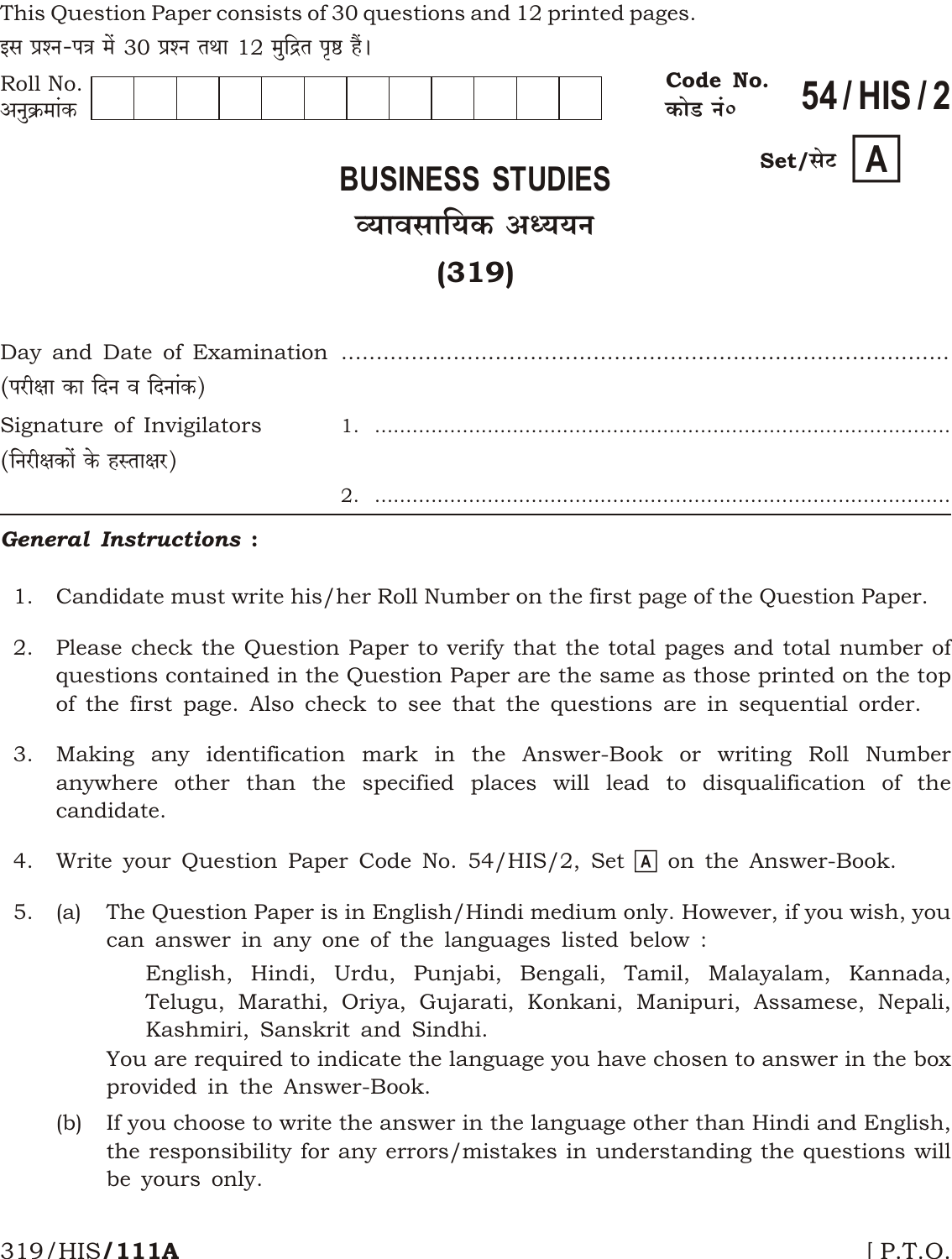#### सामान्य अनुदेश :

- 1. परीक्षार्थी प्रश्न-पत्र के पहले पृष्ठ पर अपना अनुक्रमांक अवश्य लिखें।
- कृपया प्रश्न-पत्र को जाँच लें कि प्रश्न-पत्र के कुल पृष्ठों तथा प्रश्नों की उतनी ही संख्या है जितनी प्रथम पृष्ठ के सबसे 2. ऊपर छपी है। इस बात की जाँच भी कर लें कि प्रश्न क्रमिक रूप में हैं।
- उत्तर-पुस्तिका में पहचान-चिह्न बनाने अथवा निर्दिष्ट स्थानों के अतिरिक्त कहीं भी अनुक्रमांक लिखने पर परीक्षार्थी को 3. अयोग्य ठहराया जाएगा।
- अपनी उत्तर-पुस्तिका पर प्रश्न-पत्र पुस्तिका का कोड नं० 54/HIS/2, सेट [A] लिखें।  $4.$
- (क) प्रश्न-पत्र केवल हिन्दी/अंग्रेजी में है। फिर भी, यदि आप चाहें तो नीचे दी गई किसी एक भाषा में उत्तर दे 5. सकते हैं :

अंग्रेजी, हिन्दी, उर्दू, पंजाबी, बंगला, तमिल, मलयालम, कन्नड़, तेलुगू, मराठी, उड़िया, गुजराती, कोंकणी, मणिपुरी, असमिया, नेपाली, कश्मीरी, संस्कृत और सिन्धी।

कृपया उत्तर-पुस्तिका में दिए गए बॉक्स में लिखें कि आप किस भाषा में उत्तर लिख रहे हैं।

(ख) यदि आप हिन्दी एवं अंग्रेजी के अतिरिक्त किसी अन्य भाषा में उत्तर लिखते हैं, तो प्रश्नों को समझने में होने वाली त्रुटियों/गलतियों की जिम्मेदारी केवल आपकी होगी।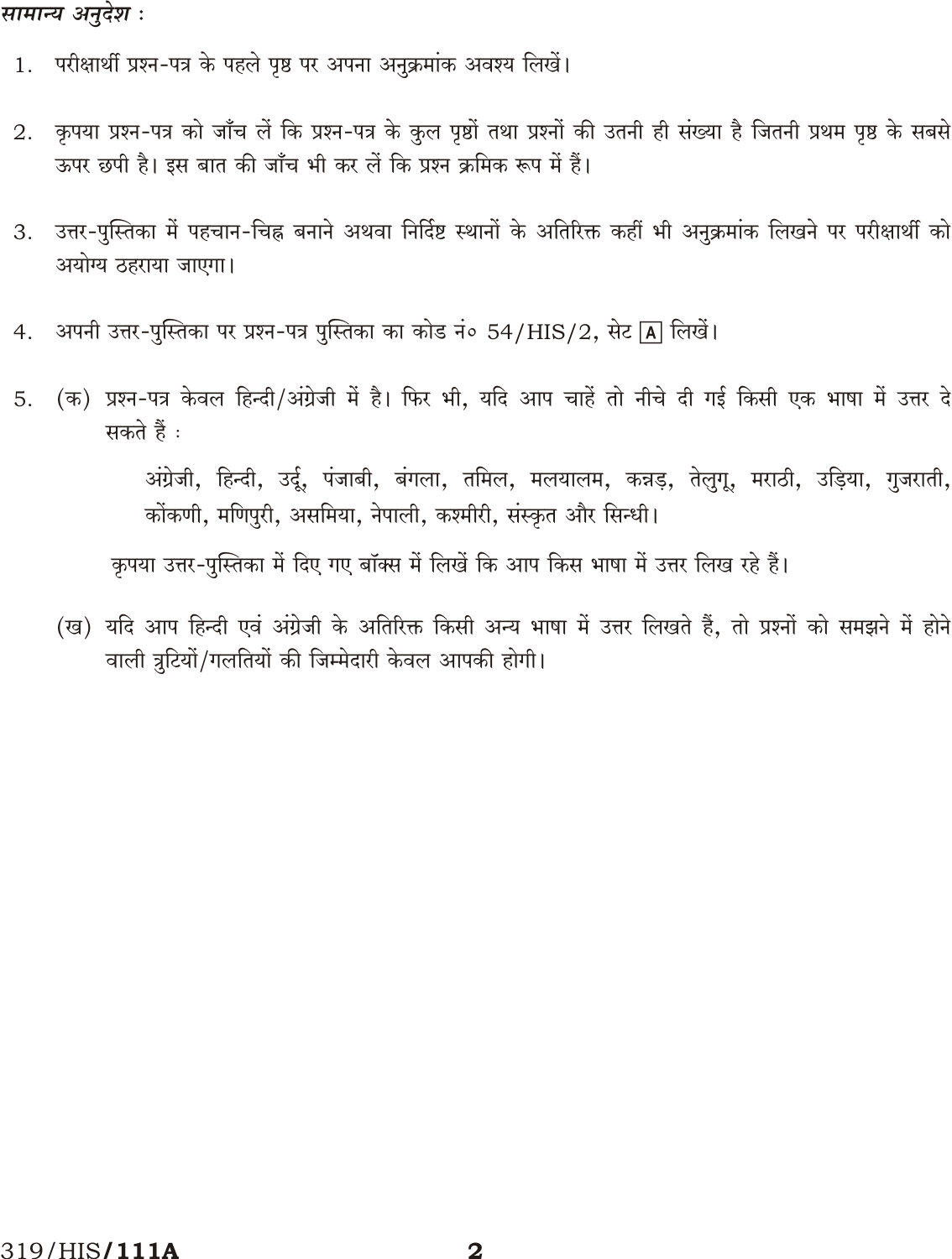# **BUSINESS STUDIES** व्यावसायिक अध्ययन

## $(319)$

Time : 3 Hours |

समय : 3 घण्टे ]

[ Maximum Marks: 100 <u>|</u> पूर्णांक : 100

- Note:  $(i)$ Attempt all questions.
	- $(ii)$ Marks allotted are indicated against each question.
	- Each question from Question Nos. 1 to 10 has four alternatives— $(A)$ ,  $(B)$ ,  $(C)$  $(iii)$ and (D), out of which one is most appropriate. Choose the correct answer among the four alternatives and write it in your answer-book against the number of the question. No extra time is allotted for attempting multiple-choice questions.
- निर्देश : सभी प्रश्नों को हल करना है।  $(i)$ 
	- प्रत्येक प्रश्न के अंक उसके सामने दिए गए हैं।  $(ii)$
	- प्रश्न संख्या 1 से 10 तक के प्रत्येक प्रश्न में चार विकल्प—(A), (B), (C) और (D) दिए गए हैं, जिनमें  $(iii)$ एक सही है। चारों विकल्पों में से सही उत्तर चुनें तथा अपनी उत्तर-पुस्तिका में प्रश्न संख्या के सामने उत्तर लिखें। बह-विकल्पी प्रश्नों के लिए अतिरिक्त समय नहीं दिया जाएगा।
	- 1. Which of the following principles of management requires the managers to be kind and just to the workers?
		- $(A)$ Order
		- $(B)$ Remuneration
		- $(C)$ Equity
		- Initiative  $(D)$

निम्न में से प्रबन्ध के किस सिद्धान्त में यह अपेक्षित है कि प्रबन्धकों को कामगारों के प्रति उदार एवं न्यायोचित होना चाहिए?

- समुचित व्यवस्था  $(A)$
- पारिश्रमिक  $(B)$
- $(C)$ समानता
- पहल करने की क्षमता  $(D)$

 $\mathbf{1}$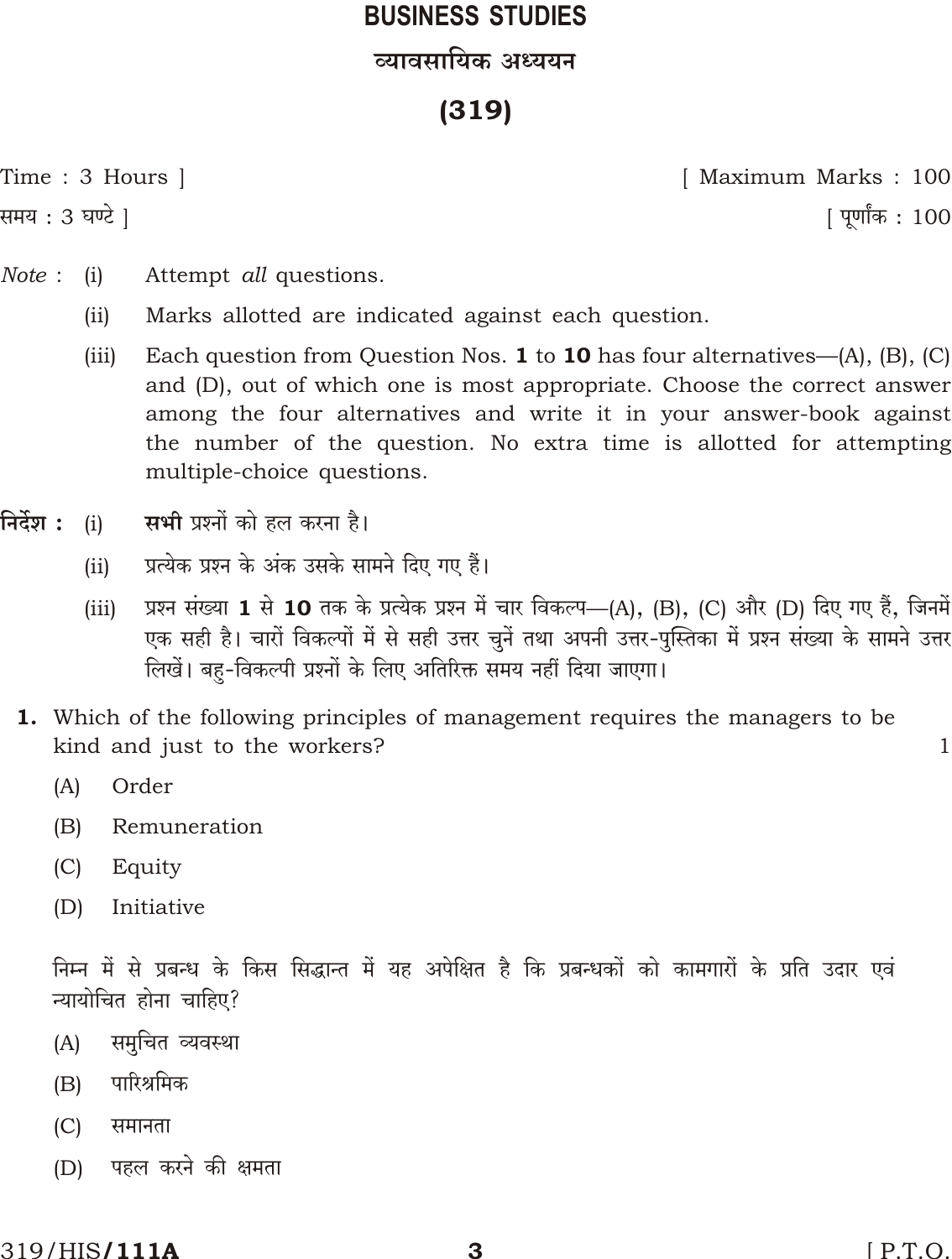2. In case of delay in production, who among the following investigates the causes and removes them?

 $\overline{1}$ 

 $\mathbf{1}$ 

- Gang Boss  $(A)$
- $(B)$ Speed Boss
- $(C)$ Repair Boss
- $(D)$ Inspector

निम्नलिखित में से कौन उत्पादन में देरी के कारणों का पता लगाता है तथा इन्हें दूर करता है?

- टोली नायक  $(A)$
- गति नायक  $(B)$
- $(C)$ जीर्णोद्धार नायक
- निरीक्षक  $(D)$
- 3. 'Ascertaining reasons for deviation' is a step in the process of which of the following functions of management?
	- $(A)$ Planning
	- Organising  $(B)$
	- $(C)$ Directing
	- $(D)$ Controlling

'विचलन के कारणों की पहचान करना' प्रबन्ध के निम्न कार्यों में से किसका एक चरण है?

- नियोजन  $(A)$
- संगठन  $(B)$
- निर्देशन  $(C)$
- नियन्त्रण  $(D)$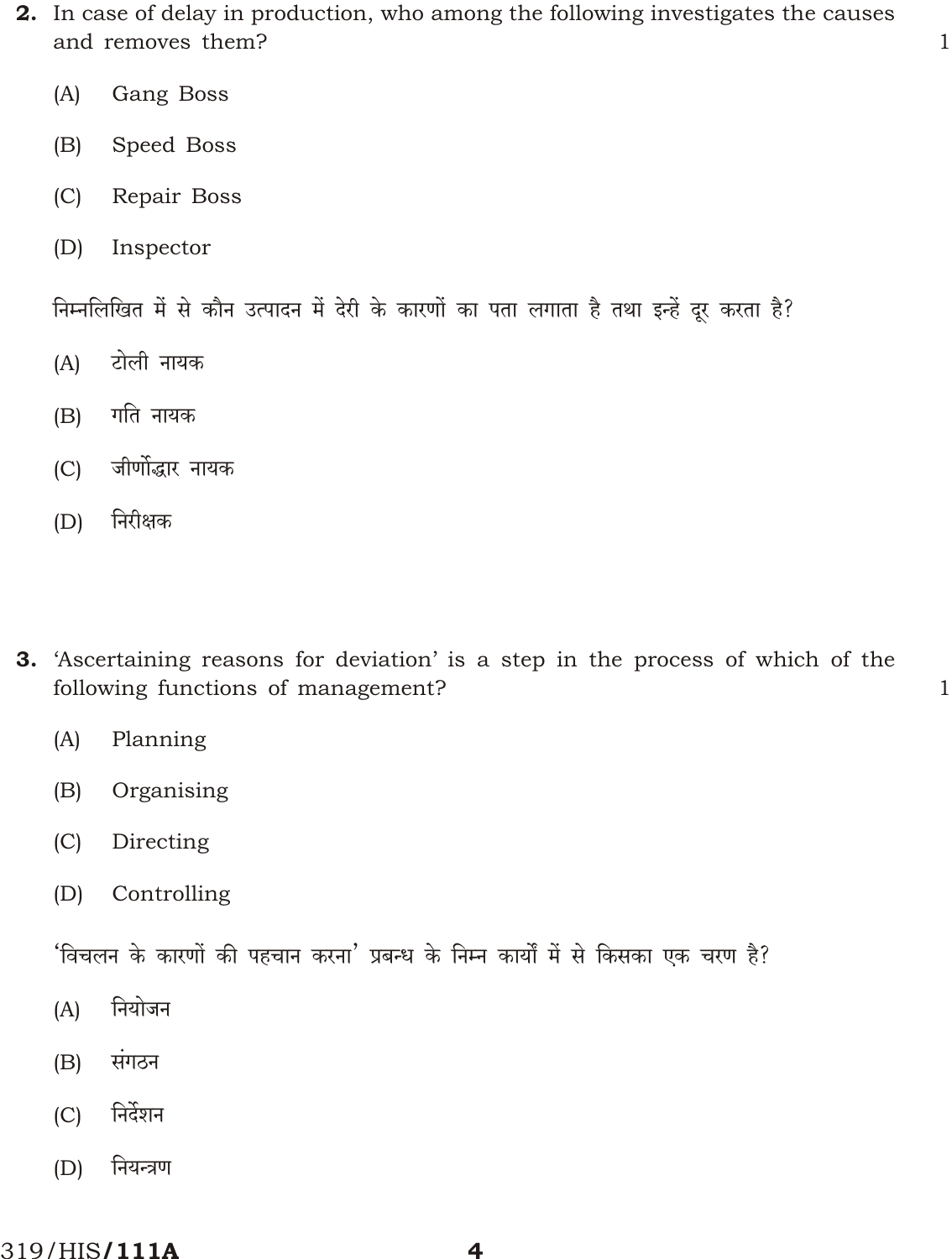- 4. Need for cloth will be included under which type of need?
	- $(A)$ Safety
	- Social  $(B)$
	- $(C)$ Ego
	- Physiological  $(D)$
	- कपडे की आवश्यकता किस प्रकार की आवश्यकता में सम्मिलित होगी?
	- सुरक्षा  $(A)$
	- सामाजिक  $(B)$
	- स्वयं संतुष्टि  $(C)$
	- शारीरिक  $(D)$
- 5. The method of raising short-term finance in which the business can take advance money from the bank against the amount to be realised from debtors is called
	- $(A)$ factoring
	- $(B)$ customers' advance
	- cash credit  $(C)$
	- $(D)$ loans and advance

 $\mathbf{1}$ 

 $\mathbf{1}$ 

अल्प-अवधि वित्त जुटाने की वह विधि जिसमें व्यवसाय बैंक से लेनदारों से प्राप्त होने वाली राशि के विरुद्ध अग्रिम राशि ले सकता है, कहलाती है

- आढती कार्य  $(A)$
- ग्राहकों से अग्रिम  $(B)$
- $(C)$ नगद साख
- ऋण एवं अग्रिम  $(D)$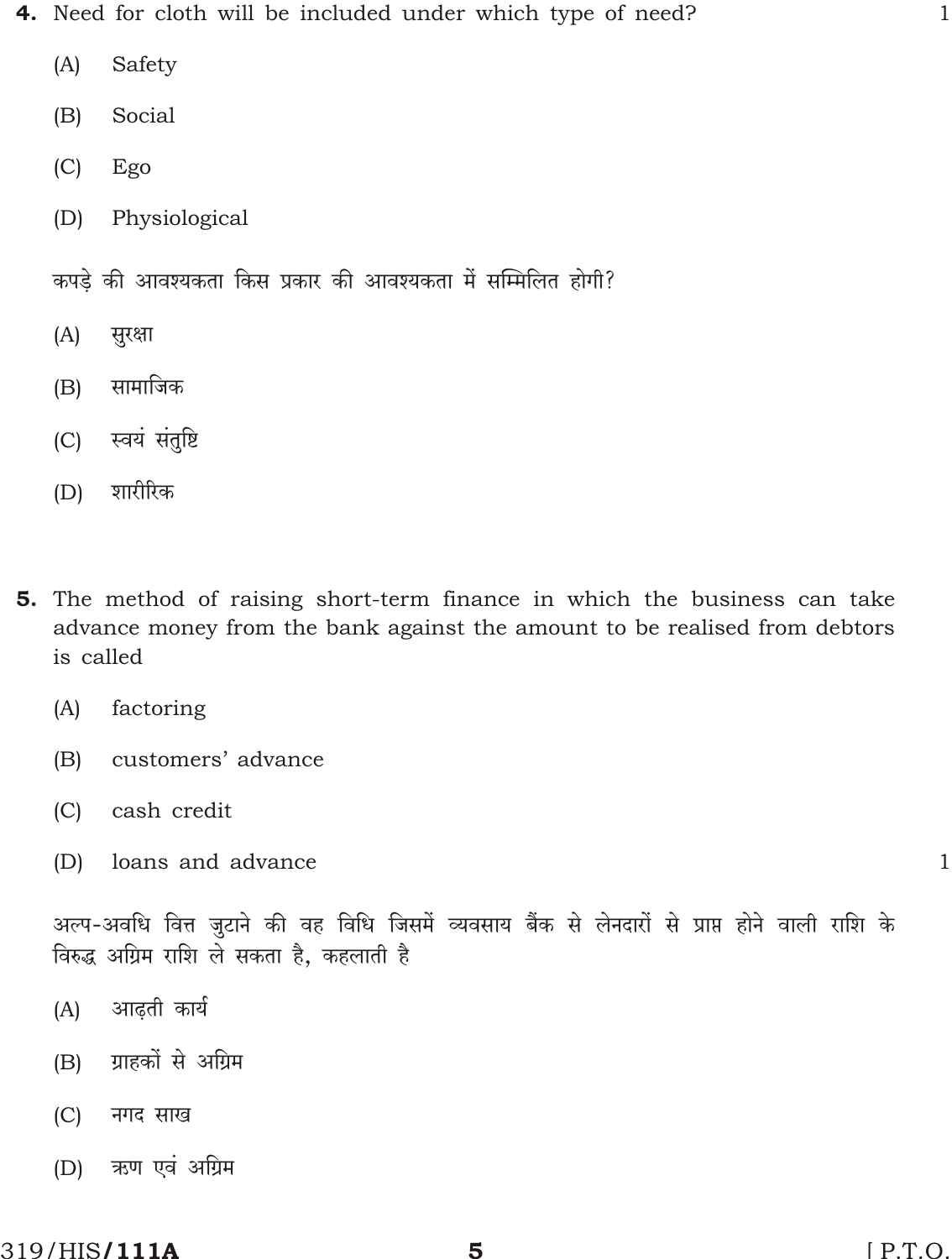6. Part decision regarding distribution of a part of the profit among the shareholders is which type of financial decision?

 $\mathbf{1}$ 

 $\mathbf{1}$ 

- Investment decision  $(A)$
- Financing decision  $(B)$
- $(C)$ Dividend decision
- None of the above  $(D)$

लाभ के एक भाग को अंशधारकों में बाँटने का आंशिक निर्णय किस प्रकार का वित्तीय निर्णय है?

- विनियोग निर्णय  $(A)$
- वित्तप्रबन्ध निर्णय  $(B)$
- (C) लाभांश निर्णय
- (D) उपरोक्त में से कोई नहीं

- 7. Paid form of dissemination of information is called
	- $(A)$ advertising
	- publicity  $(B)$
	- $(C)$ sales promotion
	- $(D)$ personal selling

भुगतान करके सूचना का प्रसारण कहलाता है

- विज्ञापन  $(A)$
- $(B)$ प्रचार
- विक्रय प्रवर्तन  $(C)$
- व्यक्तिगत विक्रय  $(D)$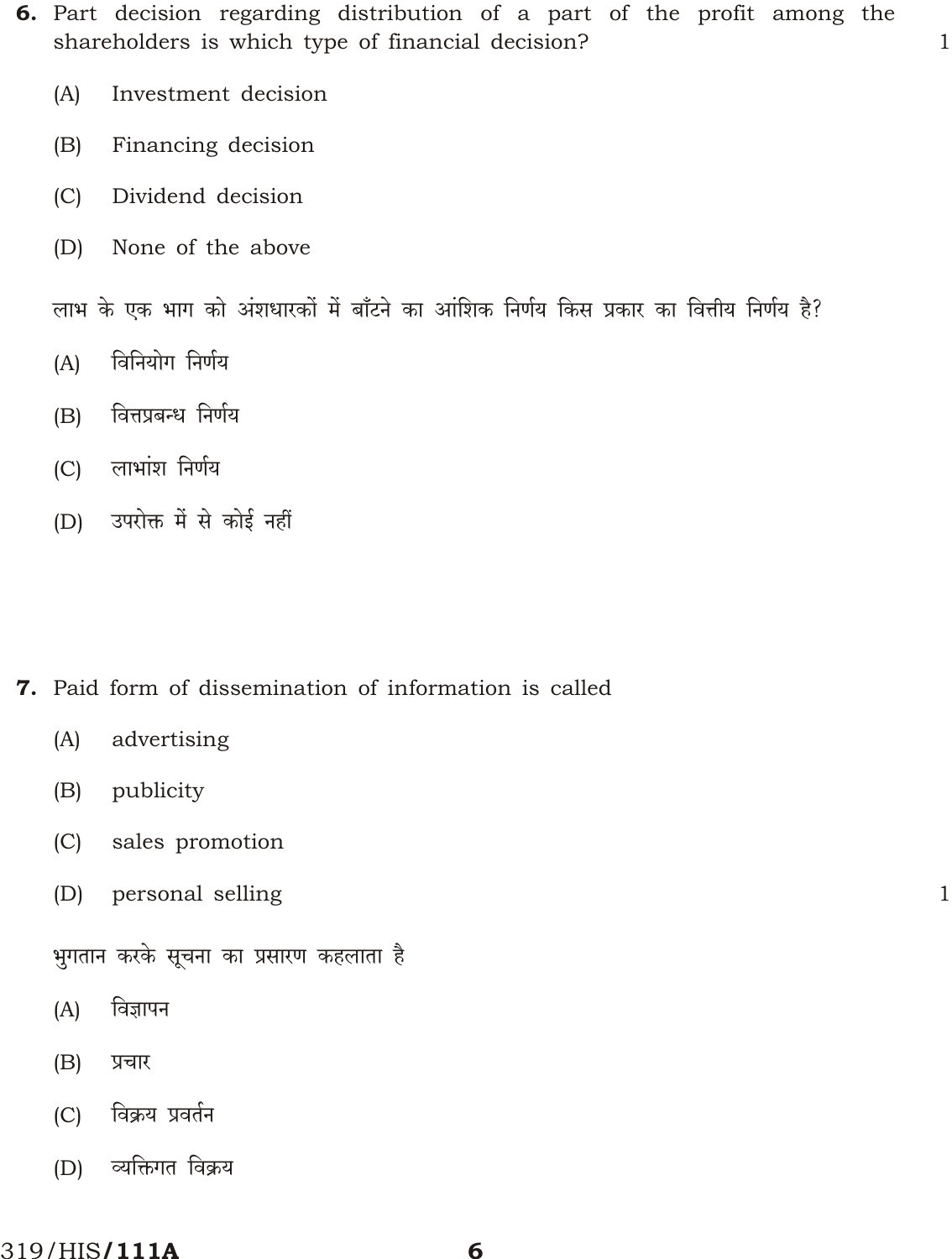- 8. Ritu charges a high price for exclusive designing shirts that she designs for a selective group of customers. Which method of price fixation is adopted by Ritu?
	- $(A)$ Cost-based pricing
	- $(B)$ Objective-based pricing
	- $(C)$ Demand-based pricing
	- $(D)$ Competition-based pricing

रितु अपने विशिष्ट समूह के ग्राहकों के लिए विशिष्ट डिजाइन किए गए कमीजों को ऊँचे मूल्य पर बेचती है। रितु द्वारा मूल्य निर्धारण की कौन-सी विधि अपनाई गई है?

- लागत-आधारित मुल्य निर्धारण  $(A)$
- उद्देश्य-आधारित मूल्य निर्धारण  $(B)$
- माँग-आधारित मूल्य निर्धारण  $(C)$
- प्रतियोगिता-आधारित मूल्य निर्धारण  $(D)$
- 9. In which of the following types of large-scale retail trade the decoration, display, signboards, etc. are built alike?
	- $(A)$ Departmental store
	- $(B)$ Supermarket
	- $(C)$ Multiple shop
	- $(D)$ Consumer cooperative store

बडे पैमाने के फटकर व्यापार के निम्न प्रकारों में से किसमें साज-सज्जा. प्रदर्शन. साइनबोर्ड. इत्यादि एक ही जैसे बनाए जाते हैं?

- विभागीय भंडार  $(A)$
- सुपरमार्केट  $(B)$
- बहुसंख्यक दुकान  $(C)$
- उपभोक्ता सहकारी भंडार  $(D)$

 $\mathbf{1}$ 

 $\mathbf{1}$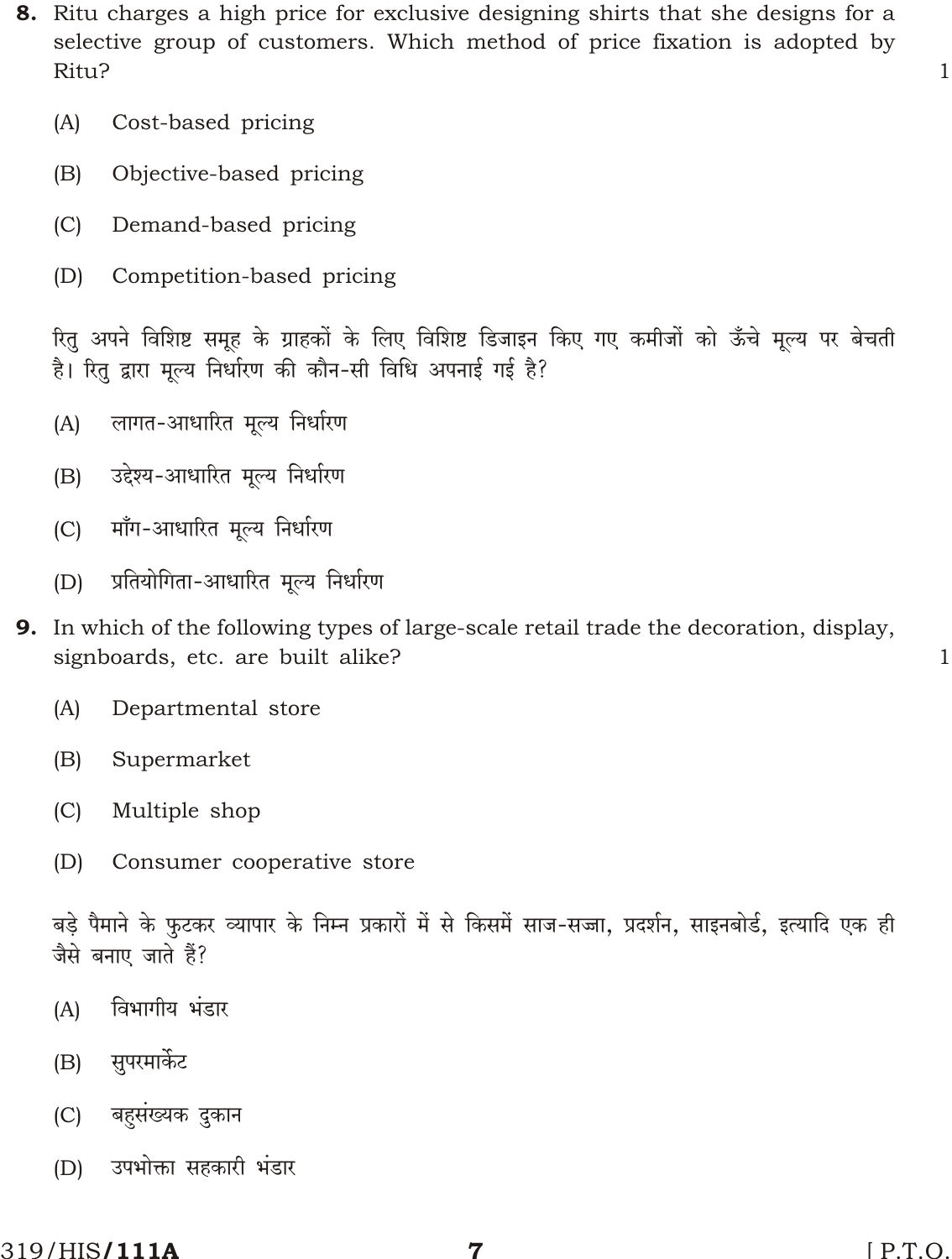- 10. Under the provisions of the Consumer Protection Act, 1986, the State Commission can be headed by a sitting or retired judge of
	- $(A)$ Supreme Court
	- $(B)$ High Court
	- $(C)$ District Court
	- (D) Any one of the above

उपभोक्ता अधिनियम, 1986 के प्रावधानों के अनुसार राज्य कमीशन का अध्यक्ष पदासीन अथवा अवकाश प्राप्त जज किस न्यायालय का हो सकता है?

 $\mathbf{1}$ 

- $(A)$ उच्चतम न्यायालय
- $(B)$ उच्च न्यायालय
- (C) जिला न्यायालय
- (D) उपरोक्त में से कोई एक
- 3 11. Briefly explain management as a group. प्रबन्ध को एक समृह के रूप में संक्षेप में समझाइए।
- 12. Describe briefly informal organization. 3 अनौपचारिक संगठन का संक्षेप में विवरण दीजिए।
- **13.** Give any *three* points of difference between 'training' and 'development'. 3 'प्रशिक्षण' तथा 'विकास' में अन्तर के कोई **तीन** बिन्द दीजिए।
- 14. State the points of importance of business finance. 3 व्यावसायिक वित्त के महत्त्व के बिन्दुओं का उल्लेख कीजिए।

319/HIS**/111A**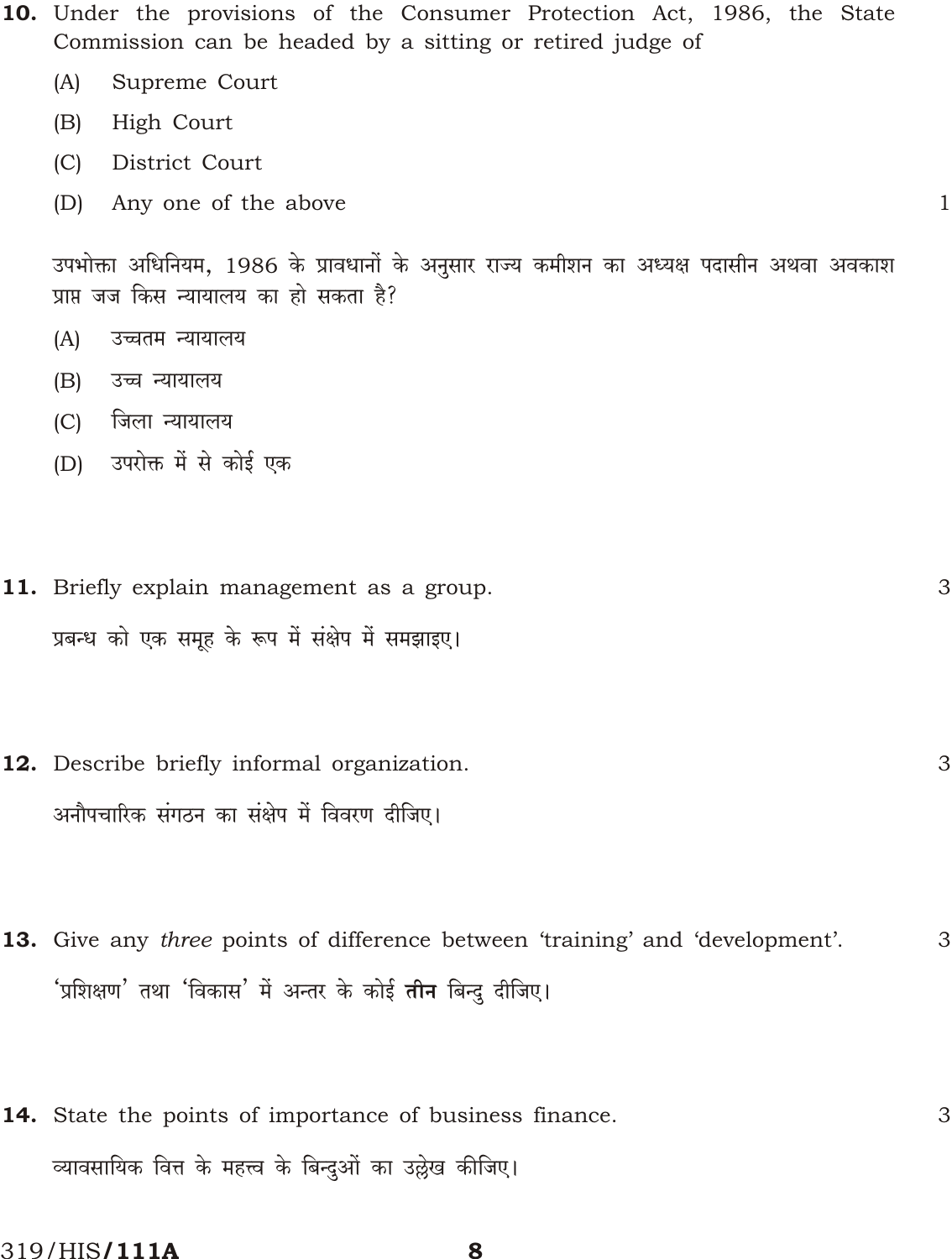- 15. State any three objectives of National Stock Exchange of India. 3 भारत के राष्टीय स्टॉक एक्सुचेंज के किन्हीं **तीन** उद्देश्यों का उल्लेख कीजिए।
- 16. Briefly describe rolling settlement.  $\overline{4}$ प्रतिभूतियों के चल निपटान का संक्षेप में वर्णन कीजिए।
- 17. Explain briefly the different types of mutual fund.  $\overline{4}$ म्यूचुअल फन्ड के विभिन्न प्रकारों को संक्षेप में समझाइए।
- **18.** Briefly explain the merits of public deposits as long-term source of business finance. व्यवसाय वित्त के दीर्घ-अवधि स्रोत के रूप में सार्वजनिक जमा के गणों को संक्षेप में समझाइए।
- 19. Name and give the meaning of different types of trade on the basis of volume of goods traded. व्यापार किए गए माल की मात्रा के आधार पर विभिन्न प्रकार के व्यापार का नाम तथा अर्थ दीजिए।
- 20. What is meant by consumer protection? State any four malpractices leading to consumer exploitation. उपभोक्ता संरक्षण का क्या अर्थ है? उपभोक्ता शोषण को बढ़ावा देने वाले किन्हीं **चार** कुप्रथाओं का वर्णन कीजिए।
- 21. "Management is a combination of both science and arts." How? Explain. 5 ''प्रबन्ध, विज्ञान एवं कला दोनों का संयोजन है।'' कैसे? समझाइए।

 $\overline{4}$ 

 $\overline{4}$ 

 $\overline{4}$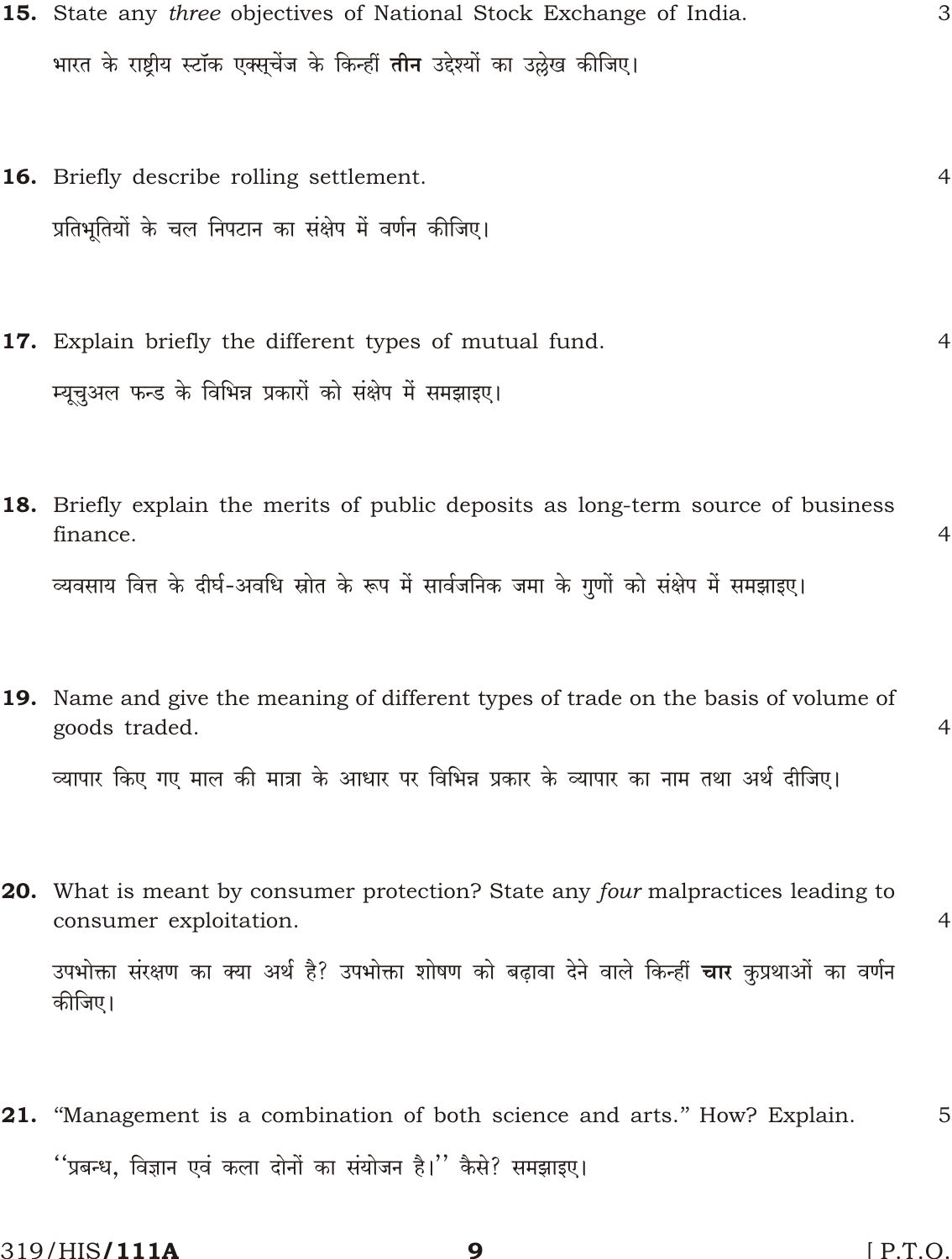22. "The different levels of management taken together form the hierarchy of management." Do you agree? Explain briefly with the help of a diagram.

''प्रबन्ध के विभिन्न स्तर संयुक्त रूप से प्रबन्ध के सोपान बनाते हैं।'' क्या आप सहमत हैं? एक चित्र की सहायता से संक्षेप में समझाइए।

23. "Management principles are statements of fundamental truth which provide guidelines for managerial decisions." In the light of this statement, briefly explain the points of importance of the principles of management.

''प्रबन्ध के सिद्धान्त आधारभूत सत्य के विवरण हैं जो प्रबन्धकीय निर्णयन हेतु दिशा-निर्देश देते हैं।'' इस कथन को ध्यान में रखते हुए प्रबन्ध के सिद्धान्तों के महत्त्व के बिन्दओं को संक्षेप में समझाइए।

**24.** "Business people generally face a number of problems in the process of foreign trade." Briefly describe any such five difficulties.

''विदेशी व्यापार में लगे व्यवसायी सामान्यतः बहत-सी कठिनाइयों का सामना करते हैं।'' ऐसी किन्हीं **पाँच** कठिनाइयों का संक्षेप में वर्णन कीजिए।

- 25. Explain the judicial machinery setup under the Consumer Protection Act, 1986 at the district and state level. उपभोक्ता संरक्षण अधिनियम, 1986 के अन्तर्गत गठित जिला तथा राज्य स्तर पर न्यायिक व्यवस्था को समझाइए।
- **26.** What is meant by control? Briefly describe any four characteristics of control. 6 नियन्त्रण का क्या अर्थ है? नियन्त्रण की किन्हीं चार विशेषताओं का संक्षेप में वर्णन कीजिए।

#### $OR / 397$

State any six points of importance of directing function of management. 6 प्रबन्ध के निर्देशन कार्य के महत्त्व के किन्हीं **छ**: बिन्दओं का उल्लेख कीजिए।

5

5

5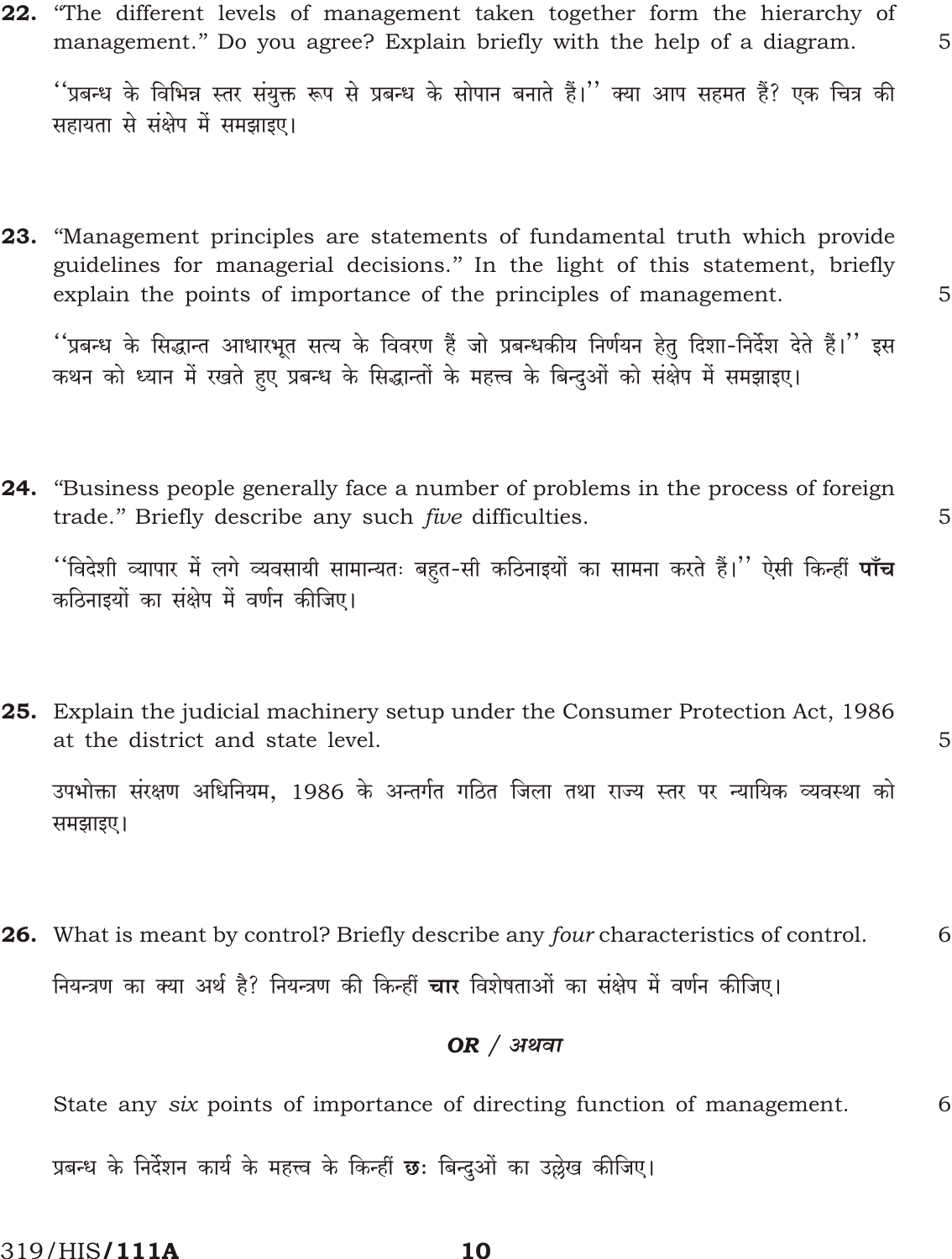27. Explain the steps of the selection procedure. 6

चयन प्रक्रिया के चरणों को समझाइए।

#### $OR / 31$ थवा

| Briefly describe the steps in the process of planning. | 61 |
|--------------------------------------------------------|----|
| नियोजन प्रक्रिया के चरणों को संक्षेप में समझाइए।       |    |
|                                                        |    |

**28.** Describe the modern concept of marketing. विपणन की आधुनिक अवधारणा का वर्णन कीजिए।

#### $OR / 39$ या

Describe any six qualities of a good sales person.

एक अच्छे विक्रेता के किन्हीं छः गुणों का वर्णन कीजिए।

**29.** "Many people consider advertising to be a wasteful activity and harmful for the customers and the society in many ways." In the light of this statement, briefly describe any six limitations of advertising.

''बहुत से लोग अनेक कारणों से विज्ञापन को ग्राहकों व समाज के लिए अपव्यय कार्यकलाप और हानिप्रद मानते हैं।'' इस कथन के संदर्भ में विज्ञापन की किन्हीं छः सीमाओं का संक्षेप में वर्णन कीजिए।

### $OR / 31$ थवा

Explain the elements of product mix.

उत्पाद मिश्र के घटकों को समझाइए।

6

6

6